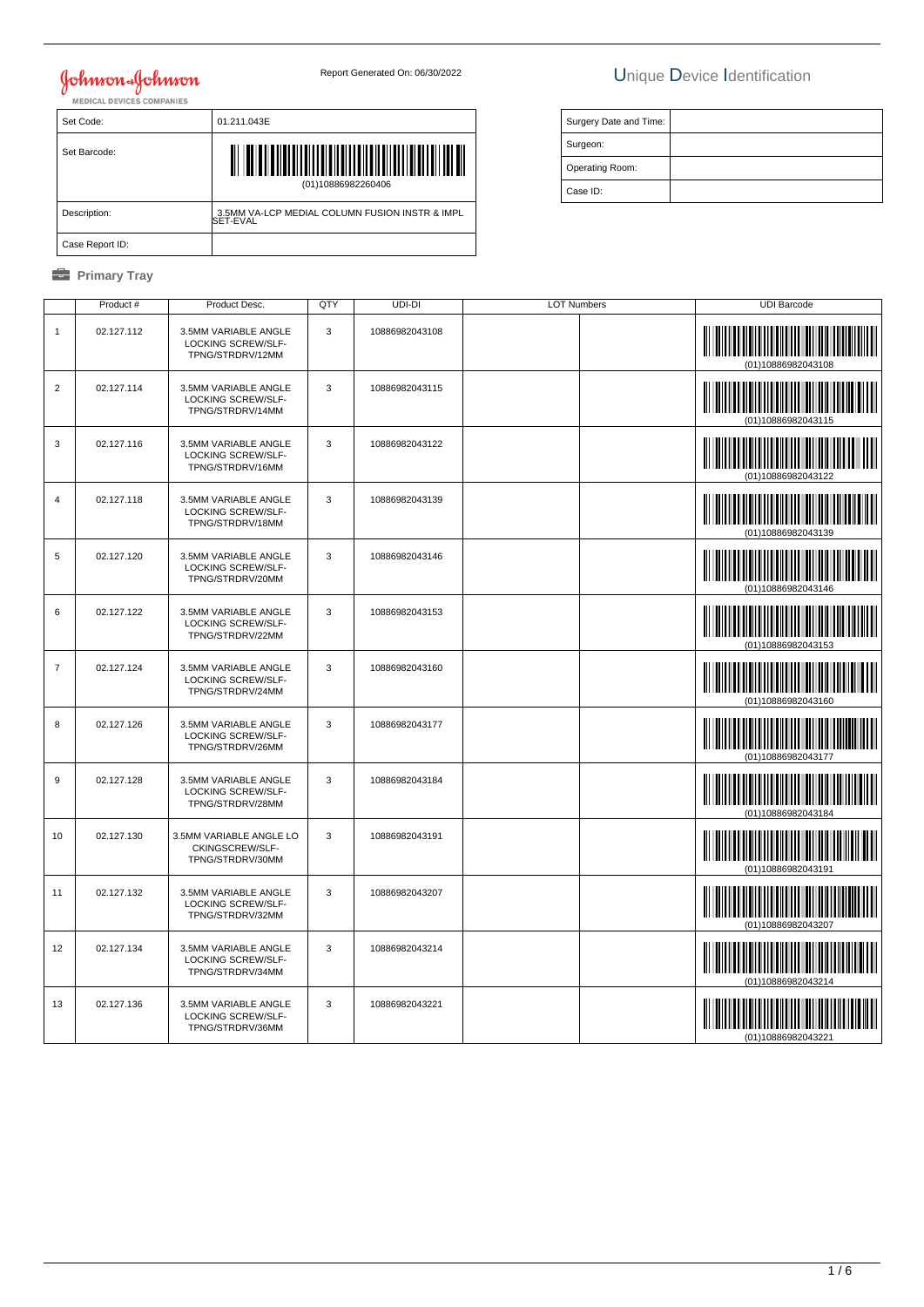# **Johnson & Johnson**

### Report Generated On: 06/30/2022 Unique Device Identification

| $-2$ |                                                            |                     |
|------|------------------------------------------------------------|---------------------|
|      | 01.211.043E                                                | <b>Surgery Date</b> |
|      |                                                            | Surgeon:            |
|      |                                                            | Operating Ro        |
|      | (01)10886982260406                                         | Case ID:            |
|      | 3.5MM VA-LCP MEDIAL COLUMN FUSION INSTR & IMPL<br>SET-EVAL |                     |
|      |                                                            |                     |

Case Report ID:

Set Code:

Set Barcode:

Description:

|    | Product #  | Product Desc.                                                         | QTY            | UDI-DI         | <b>LOT Numbers</b> |  | <b>UDI Barcode</b>                                                                                                                          |
|----|------------|-----------------------------------------------------------------------|----------------|----------------|--------------------|--|---------------------------------------------------------------------------------------------------------------------------------------------|
| 14 | 02.127.138 | 3.5MM VARIABLE ANGLE<br>LOCKING SCREW/SLF-<br>TPNG/STRDRV/38MM        | 3              | 10886982043238 |                    |  |                                                                                                                                             |
| 15 | 02.127.140 | 3.5MM VARIABLE ANGLE<br><b>LOCKING SCREW/SLF-</b><br>TPNG/STRDRV/40MM | 3              | 10886982043245 |                    |  | (01)10886982043245                                                                                                                          |
| 16 | 02.127.142 | 3.5MM VARIABLE ANGLE<br>LOCKING SCREW/SLF-<br>TPNG/STRDRV/42MM        | $\overline{2}$ | 10886982043252 |                    |  | <u> III maanda ka mid maalaa ka mid</u><br>(01)10886982043252                                                                               |
| 17 | 02.127.144 | 3.5MM VARIABLE ANGLE<br><b>LOCKING SCREW/SLF-</b><br>TPNG/STRDRV/44MM | $\overline{2}$ | 10886982043269 |                    |  |                                                                                                                                             |
| 18 | 02.127.146 | 3.5MM VARIABLE ANGLE<br>LOCKING SCREW/SLF-<br>TPNG/STRDRV/46MM        | $\overline{2}$ | 10886982043276 |                    |  |                                                                                                                                             |
| 19 | 02.127.148 | 3.5MM VARIABLE ANGLE<br><b>LOCKING SCREW/SLF-</b><br>TPNG/STRDRV/48MM | $\overline{2}$ | 10886982043283 |                    |  | <u> Indian American Indian Indian Indian Indian Indian Indian Indian Indian Indian Indian Indian Indian Indian In</u><br>(01)10886982043283 |
| 20 | 02.127.150 | 3.5MM VARIABLE ANGLE<br>LOCKING SCREW/SLF-<br>TPNG/STRDRV/50MM        | $\overline{2}$ | 10886982043290 |                    |  |                                                                                                                                             |
| 21 | 02.206.212 | 3.5MM CRTX SCREW/LOW<br>PROF HD SELF-<br>TAPPING/STAR DRIVE/12MM      | $\overline{2}$ | 10886982050908 |                    |  |                                                                                                                                             |
| 22 | 02.206.214 | 3.5MM CRTX SCREW/LOW<br>PROF HD SELF-<br>TAPPING/STAR DRIVE/14MM      | $\overline{2}$ | 10886982050922 |                    |  | (01)10886982050922                                                                                                                          |
| 23 | 02.206.216 | 3.5MM CRTX SCREW/LOW<br>PROF HD SELF-<br>TAPPING/STAR DRIVE/16MM      | $\overline{2}$ | 10886982050946 |                    |  | <u> III martin ma'lumot</u>                                                                                                                 |
| 24 | 02.206.218 | 3.5MM CRTX SCREW/LOW<br>PROF HD SELF-<br>TAPPING/STAR DRIVE/18MM      | $\overline{2}$ | 10886982050960 |                    |  | (01)10886982050960                                                                                                                          |
| 25 | 02.206.220 | 3.5MM CRTX SCREW/LOW<br>PROF HD SELF-<br>TAPPING/STAR DRIVE/20MM      | $\overline{2}$ | 10886982050984 |                    |  | (01)10886982050984                                                                                                                          |
| 26 | 02.206.222 | 3.5MM CRTX SCREW/LOW<br>PROF HD SELF-<br>TAPPING/STAR DRIVE/22MM      | $\overline{2}$ | 10886982051004 |                    |  |                                                                                                                                             |
| 27 | 02.206.224 | 3.5MM CRTX SCREW/LOW<br>PROF HD SELF-<br>TAPPING/STAR DRIVE/24MM      | $\overline{2}$ | 10886982051028 |                    |  |                                                                                                                                             |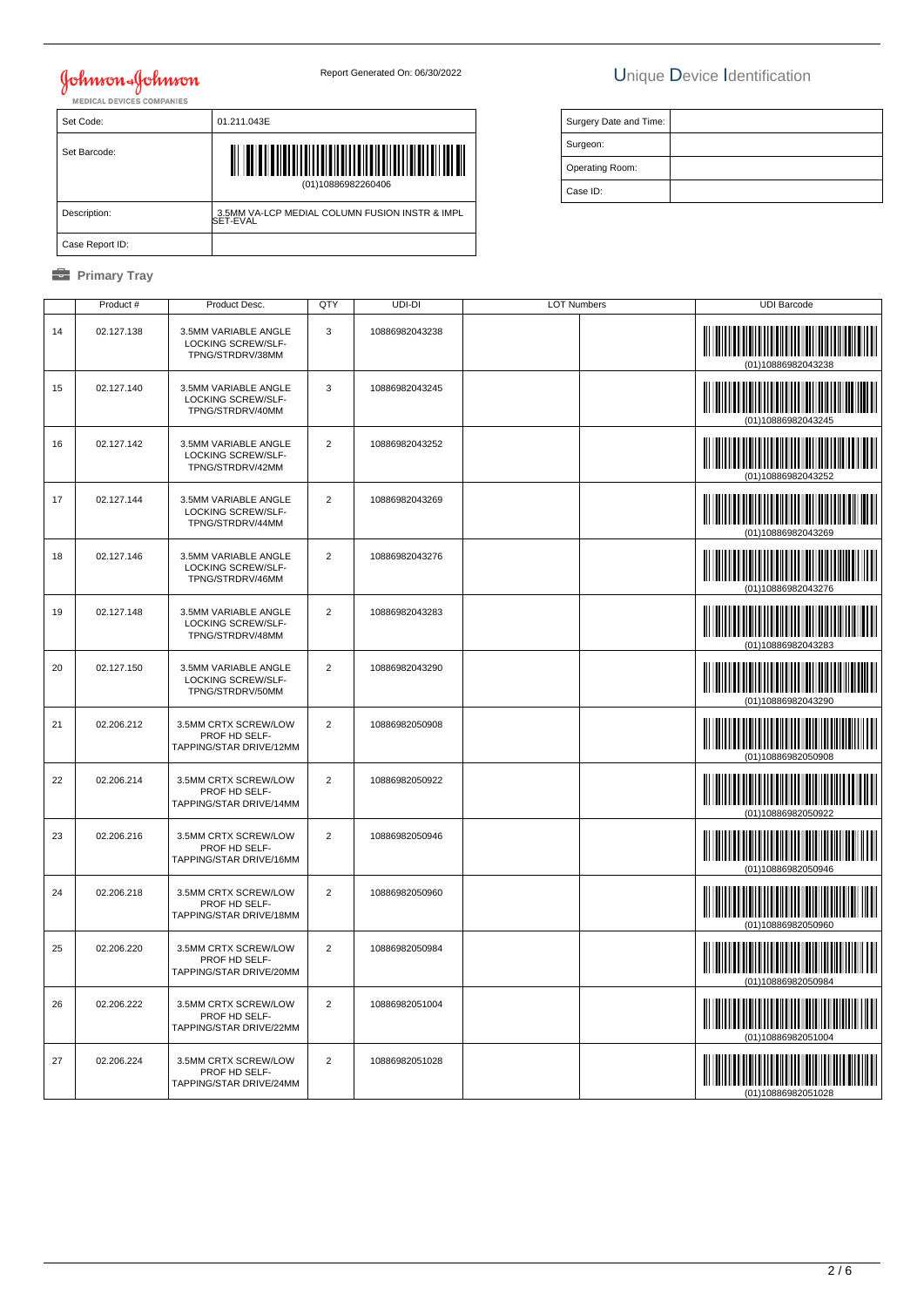# Johnson & Johnson<br>MEDICAL DEVICES COMPANIES

### Report Generated On: 06/30/2022 Unique Device Identification

Surgery Date and Time:

 Surgeon: Operating Room: Case ID:

| Set Code:       | 01.211.043E                                                |  |  |
|-----------------|------------------------------------------------------------|--|--|
| Set Barcode:    | <b>TIME AND AND A</b><br>(01)10886982260406                |  |  |
| Description:    | 3.5MM VA-LCP MEDIAL COLUMN FUSION INSTR & IMPL<br>SET-EVAL |  |  |
| Case Report ID: |                                                            |  |  |

|    | Product #  | Product Desc.                                                    | QTY            | UDI-DI         | <b>LOT Numbers</b> | <b>UDI Barcode</b>                          |
|----|------------|------------------------------------------------------------------|----------------|----------------|--------------------|---------------------------------------------|
| 28 | 02.206.226 | 3.5MM CRTX SCREW/LOW<br>PROF HD SELF-<br>TAPPING/STAR DRIVE/26MM | $\overline{2}$ | 10886982051042 |                    | (01)10886982051042                          |
| 29 | 02.206.228 | 3.5MM CRTX SCREW/LOW<br>PROF HD SELF-<br>TAPPING/STAR DRIVE/28MM | $\overline{2}$ | 10886982051066 |                    | <u> III maanda ka mid maalaa ka mid maa</u> |
| 30 | 02.206.230 | 3.5MM CRTX SCREW/LOW<br>PROF HD SELF-<br>TAPPING/STAR DRIVE/30MM | $\overline{2}$ | 10886982051080 |                    |                                             |
| 31 | 02.206.232 | 3.5MM CRTX SCREW/LOW<br>PROF HD SELF-<br>TAPPING/STAR DRIVE/32MM | $\overline{2}$ | 10886982051103 |                    |                                             |
| 32 | 02.206.234 | 3.5MM CRTX SCREW/LOW<br>PROF HD SELF-<br>TAPPING/STAR DRIVE/34MM | $\overline{2}$ | 10886982051127 |                    |                                             |
| 33 | 02.206.236 | 3.5MM CRTX SCREW/LOW<br>PROF HD SELF-<br>TAPPING/STAR DRIVE/36MM | $\overline{2}$ | 10886982051141 |                    |                                             |
| 34 | 02.206.238 | 3.5MM CRTX SCREW/LOW<br>PROF HD SELF-<br>TAPPING/STAR DRIVE/38MM | $\overline{2}$ | 10886982051165 |                    |                                             |
| 35 | 02.206.240 | 3.5MM CRTX SCREW/LOW<br>PROF HD SELF-<br>TAPPING/STAR DRIVE/40MM | $\overline{2}$ | 10886982051189 |                    |                                             |
| 36 | 02.206.242 | 3.5MM CRTX SCREW/LOW<br>PROF HD SELF-<br>TAPPING/STAR DRIVE/42MM | $\overline{2}$ | 10886982051202 |                    | (01)10886982051202                          |
| 37 | 02.206.244 | 3.5MM CRTX SCREW/LOW<br>PROF HD SELF-<br>TAPPING/STAR DRIVE/44MM | $\overline{2}$ | 10886982051226 |                    | (01)10886982051226                          |
| 38 | 02.206.246 | 3.5MM CRTX SCREW/LOW<br>PROF HD SELF-<br>TAPPING/STAR DRIVE/46MM | $\overline{2}$ | 10886982051264 |                    | (01)10886982051264                          |
| 39 | 02.206.248 | 3.5MM CRTX SCREW/LOW<br>PROF HD SELF-<br>TAPPING/STAR DRIVE/48MM | $\overline{2}$ | 10886982051288 |                    |                                             |
| 40 | 02.206.250 | 3.5MM CRTX SCREW/LOW<br>PROF HD SELF-<br>TAPPING/STAR DRIVE/50MM | $\overline{2}$ | 10886982051301 |                    | IIIII                                       |
| 41 | 02.211.416 | 3.5MM VA-LCP MEDIAL<br><b>COLUMN FUSION PLATE</b><br>78MM RIGHT  | $\mathbf{1}$   | 10886982055088 |                    |                                             |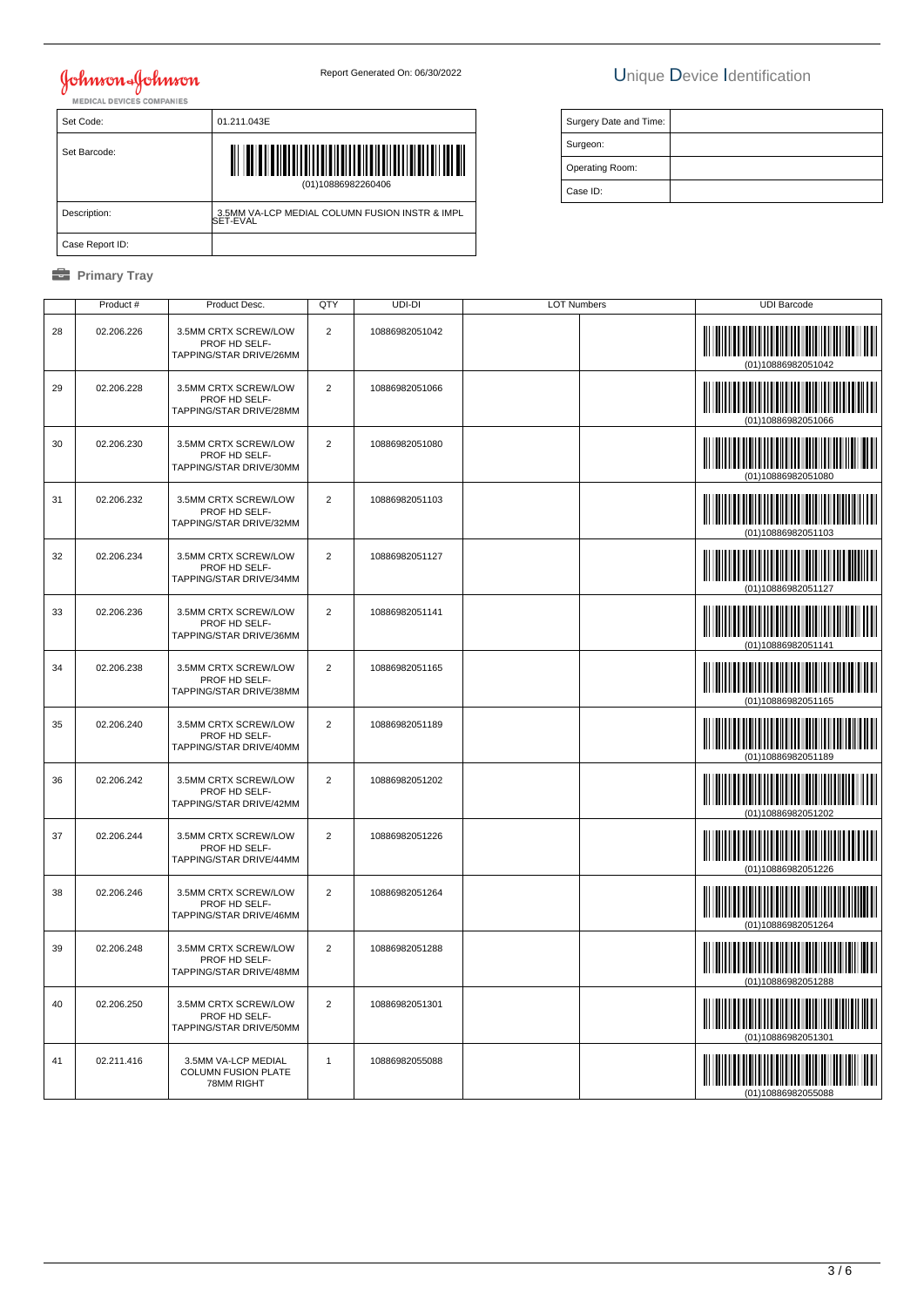# **Johnson & Johnson**

Set Barcode:

Set Code: 01.211.043E

(01)10886982260406

│ Description: | 3.5MM VA-LCP MEDIAL COLUMN FUSION INSTR & IMPL<br>SET-EVAL

#### Report Generated On: 06/30/2022 Unique Device Identification

| Surgery Date and Time: |  |
|------------------------|--|
| Surgeon:               |  |
| Operating Room:        |  |
| Case ID:               |  |

|    | Case Report ID:     |                                                                       |                |                |                    |                                                   |
|----|---------------------|-----------------------------------------------------------------------|----------------|----------------|--------------------|---------------------------------------------------|
|    | <b>Primary Tray</b> |                                                                       |                |                |                    |                                                   |
|    | Product#            | Product Desc.                                                         | QTY            | UDI-DI         | <b>LOT Numbers</b> | <b>UDI Barcode</b>                                |
| 42 | 02.211.417          | 3.5MM VA-LCP MEDIAL<br>COLUMN FUSION PLATE<br>78MM LEFT               | $\mathbf{1}$   | 10886982055101 |                    | (01)10886982055101                                |
| 43 | 02.211.418          | 3.5MM VA-LCP MEDIAL<br>COLUMN FUSION PLANTAR<br>PLATE 78MM RT         | $\mathbf{1}$   | 10886982055125 |                    | <u> III martin ma'lumot</u><br>(01)10886982055125 |
| 44 | 02.211.419          | 3.5MM VA-LCP MEDIAL<br>COLUMN FUSION PLANTAR<br>PLATE 78MM LT         | $\mathbf{1}$   | 10886982055149 |                    | (01)10886982055149                                |
| 45 | 02.211.420          | 3.5MM VA-LCP MEDIAL<br>COLUMN FUSION PLATE<br>95MM RIGHT              | $\mathbf{1}$   | 10886982055163 |                    | (01)10886982055163                                |
| 46 | 02.211.421          | 3.5MM VA-LCP MEDIAL<br>COLUMN FUSION PLATE<br>95MM LEFT               | 1              | 10886982055187 |                    | (01)10886982055187                                |
| 47 | 03.111.038          | <b>HANDLE WITH QUICK</b><br><b>COUPLING</b>                           | $\mathbf{1}$   | 10886982072368 |                    | <u> III martin sa</u><br>(01)10886982072368       |
| 48 | 03.113.024          | 2.8MM CALIBRATED DRILL<br>BIT QC 250MM/95MM                           | $\mathbf{1}$   | 10886982072900 |                    | (01)10886982072900                                |
| 49 | 03.118.002          | <b>LARGE COMPRESSION</b><br>FORCEPS WITH SPEED<br><b>LOCK</b>         | $\mathbf{1}$   | 10886982073310 |                    | (01)10886982073310                                |
| 50 | 03.118.005          | 3.5MM COMPRESSION/DIST<br>RACTION POST/FOR VA-<br><b>LOCKING HOLE</b> | $\overline{2}$ | 10886982073341 |                    | <u> Hillingan k</u><br>(01)10886982073341         |
| 51 | 03.118.015          | 2.8MM COMPRESSION WIRE<br>15MM THREAD/200MM<br>LENGTH                 | $\overline{2}$ | 10886982073419 |                    | (01)10886982073419                                |
| 52 | 03.118.020          | 2.8MM COMPRESSION WIRE<br>20MM THREAD/200MM<br>LENGTH                 | $\overline{2}$ | 10886982073433 |                    | <u> III martin ma'lumot</u><br>(01)10886982073433 |
| 53 | 03.118.025          | 2.8MM COMPRESSION WIRE<br>25MM THREAD/200MM<br>LENGTH                 | $\overline{2}$ | 10886982073457 |                    | (01)10886982073457                                |
| 54 | 03.118.030          | 2.8MM COMPRESSION WIRE<br>30MM THREAD/200MM<br>LENGTH                 | $\overline{2}$ | 10886982073471 |                    | (01)10886982073471                                |
| 55 | 03.118.035          | 2.8MM COMPRESSION WIRE<br>35MM THREAD/200MM<br>LENGTH                 | $\overline{2}$ | 10886982073495 |                    | 01)10886982073495                                 |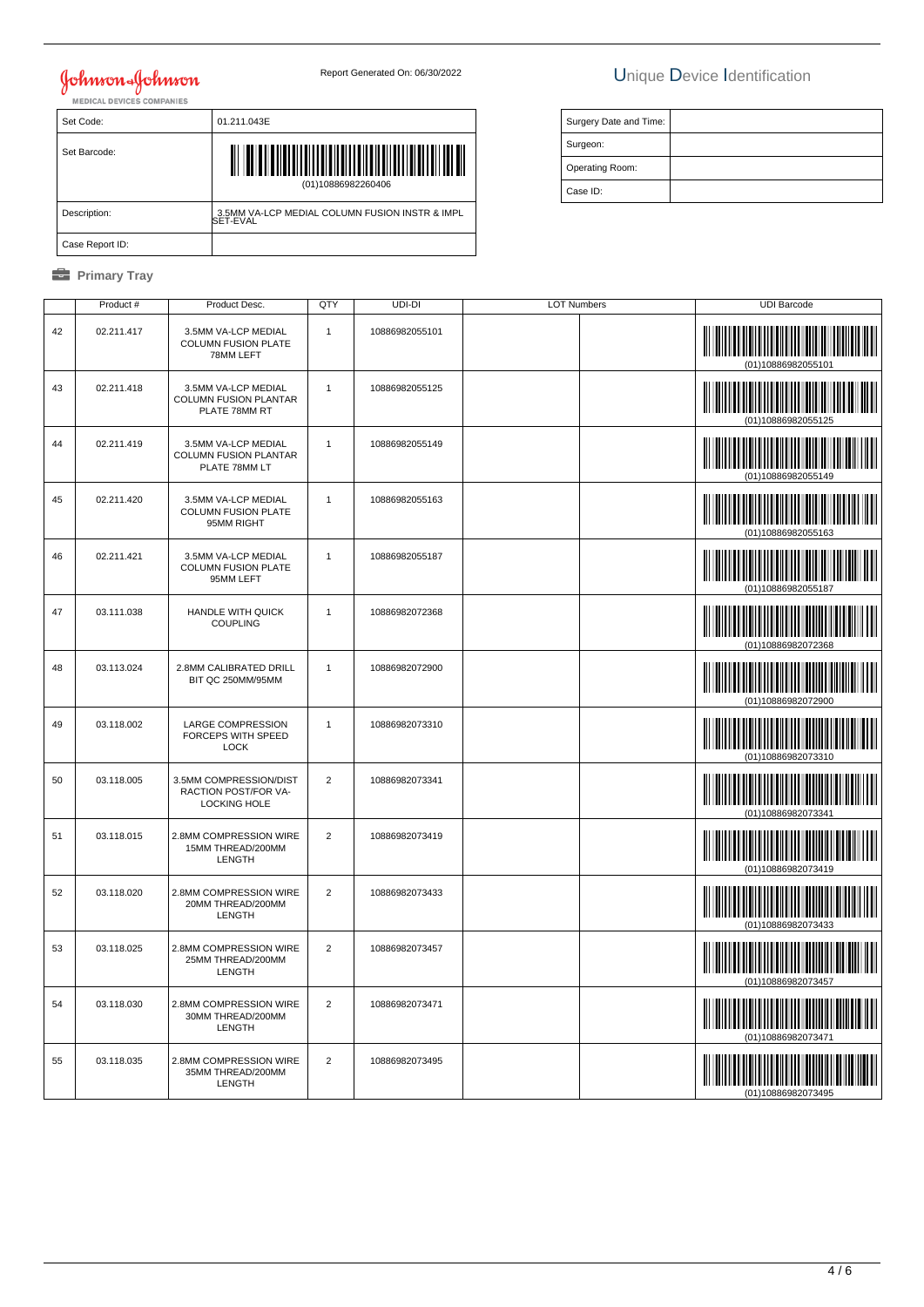## Johnson Johnson

### Report Generated On: 06/30/2022 Unique Device Identification

| Set Code:       | 01.211.043E                                                |
|-----------------|------------------------------------------------------------|
| Set Barcode:    | <u>                   </u><br>║║<br>(01)10886982260406     |
| Description:    | 3.5MM VA-LCP MEDIAL COLUMN FUSION INSTR & IMPL<br>SET-EVAL |
| Case Report ID: |                                                            |

| Surgery Date and Time: |  |
|------------------------|--|
| Surgeon:               |  |
| Operating Room:        |  |
| Case ID:               |  |

|    | Product #  | Product Desc.                                           | QTY            | UDI-DI         | <b>LOT Numbers</b> | <b>UDI Barcode</b>                                |
|----|------------|---------------------------------------------------------|----------------|----------------|--------------------|---------------------------------------------------|
| 56 | 03.118.040 | 2.8MM COMPRESSION WIRE<br>40MM THREAD/200MM<br>LENGTH   | $\overline{2}$ | 10886982073518 |                    | (01)10886982073518                                |
| 57 | 03.127.001 | 2.8MM FIXED ANGLE DRILL<br><b>GUIDE</b>                 | $\mathbf{1}$   | 10886982075017 |                    | <u> III martin ma'lumot</u>                       |
| 58 | 03.127.002 | 2.8MM VARIABLE ANGLE<br>DOUBLE DRILL GUIDE WITH<br>CONE | $\mathbf{1}$   | 10886982075024 |                    |                                                   |
| 59 | 03.127.004 | 2.8MM VA SPHERICAL DRILL<br><b>GUIDE-LONG</b>           | 1              | 10886982075048 |                    | (01)10886982075048                                |
| 60 | 03.127.016 | 2.5NM TORQUE LIMITING<br>HANDLE WITH QC                 | 1              | 10886982075161 |                    | (01)10886982075161                                |
| 61 | 292.16     | 1.6MM KIRSCHNER WIRE<br>W/TROCAR POINT 150MM            | $\mathbf{1}$   | 20886982180374 |                    | (01)20886982180374                                |
| 62 | 310.23     | 2.5MM DRILL<br>BIT/QC/GOLD/180MM                        | $\overline{2}$ | 10886982186263 |                    | (01)10886982186263                                |
| 63 | 310.288    | 2.8MM DRILL BIT/QC/165MM                                | $\overline{2}$ | 10886982186423 |                    |                                                   |
| 64 | 310.35     | 3.5MM DRILL BIT/QC/110MM                                | $\overline{2}$ | 10886982186515 |                    | (01)10886982186515                                |
| 65 | 312.28     | 3.5MM/2.5MM DOUBLE DRILL<br><b>SLEEVE</b>               | 1              | 10886982187703 |                    | (01)10886982187703                                |
| 66 | 314.116    | STARDRIVE SCREWDRIVER<br>SHAFT QC/T15                   | $\overline{2}$ | 10886982188540 |                    | (01)10886982188540                                |
| 67 | 319.09     | DEPTH GAUGE FOR SMALL<br><b>SCREWS</b>                  | $\overline{1}$ | 10886982189998 |                    | <u> III martin ma'lumot</u><br>(01)10886982189998 |
| 68 | 319.97     | <b>SCREW FORCEPS</b>                                    | $\mathbf{1}$   | 10886982190352 |                    |                                                   |
| 69 | 329.04     | BENDING IRON FOR 2.7MM &<br>3.5MM PLATES                | $\mathbf{1}$   | 10886982191731 |                    | (01)10886982191731                                |